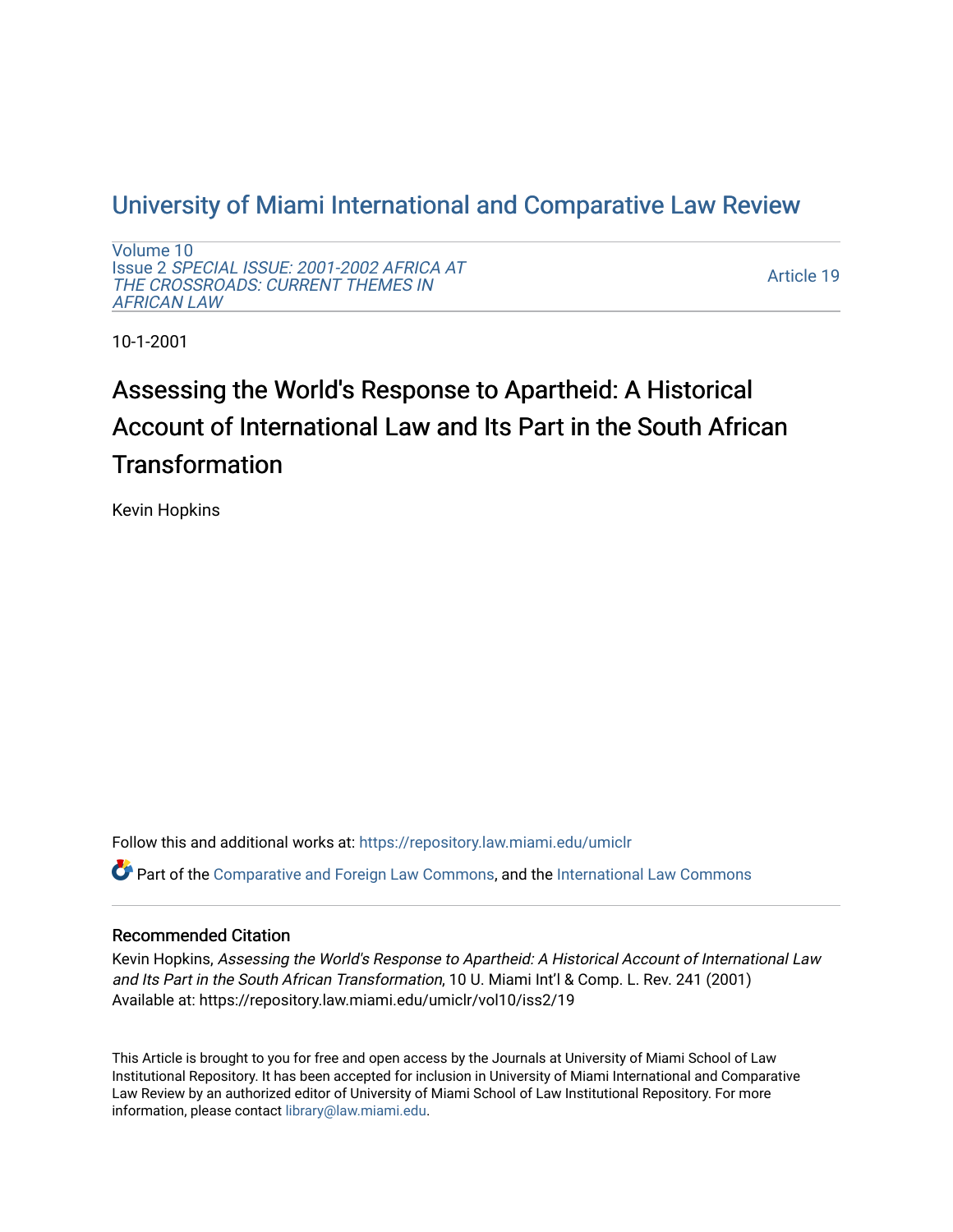#### **VII. Commentary**

# **ASSESSING THE WORLD'S RESPONSE TO APARTHEID: A HISTORICAL ACCOUNT OF INTERNATIONAL LAW AND ITS PART IN THE SOUTH AFRICAN TRANSFORMATION KEVIN HOPKINS\***

# **Introduction: The apartheid framework**

Discriminatory racial policy has long been at the heart of South African society. Few words have gained as much international notoriety as the word "apartheid." The policy of apartheid, linked with white-Afrikaner nationalism, can be described under the wide prescripts of institutionalized racial segregation. In 1948 DF Malan and his associate HF Verwoerd, the architects of apartheid, began to implement the Afrikaner ideology. This ideology was committed to preventing Whites, particularly, Afrikaans speaking Whites, from losing their cultural identity through interaction with Black people. It was contended that the Afrikaner ideology could best be achieved through a program of separate development, where different races would co-exist independently of one another. Afrikaner nationalists initially sought to justify this policy **by** arguing that separate development was in the best interests of Black people, because they would be better off and indeed happier **if** they governed themselves in their own areas, and maintained racial purity within their ethnic groups.

Forced racial segregation occurred under a system of constitutionally organized population registration. Under the guise of population registration, apartheid became prescriptive and elevated to a principle of government. Racial classification was the key to this vast monument of separateness. South Africans were classified into various categories according to their race: White; Black; and Coloured. The latter to include not only those people who were historically the product of mixed race relationships, but also people of Indian, Pakistani or Malay  $origin<sup>1</sup>$ 

<sup>\*(</sup>B.A.), (LLB) Rhodes; (LLM) Witwatersrand. is an Advocate of the High Court of the Republic of South Africa and a Lecturer of International Law at the University of the Witwatersrand. I must thank Roewayda Abrahams for the many fruitful discussions that we had around this topic.

<sup>1</sup> The Population Registration Act 30 of 1950 made provision for the central population register in which all of these details were contained. Much of the apartheid legislation ignored the official categories and simply referred to "Whites" and "non-Whites." For the purposes of this paper the distinction between two groups has been maintained but I have changed the politically offensive term "non-White" to "Black." Black thus refers to any person not White--essentially Black Africans; Coloured people; and people of Indian, Pakistani, and Malay origin. Population Registration Act 30 of 1950 § 1 (v), § 4-5(1).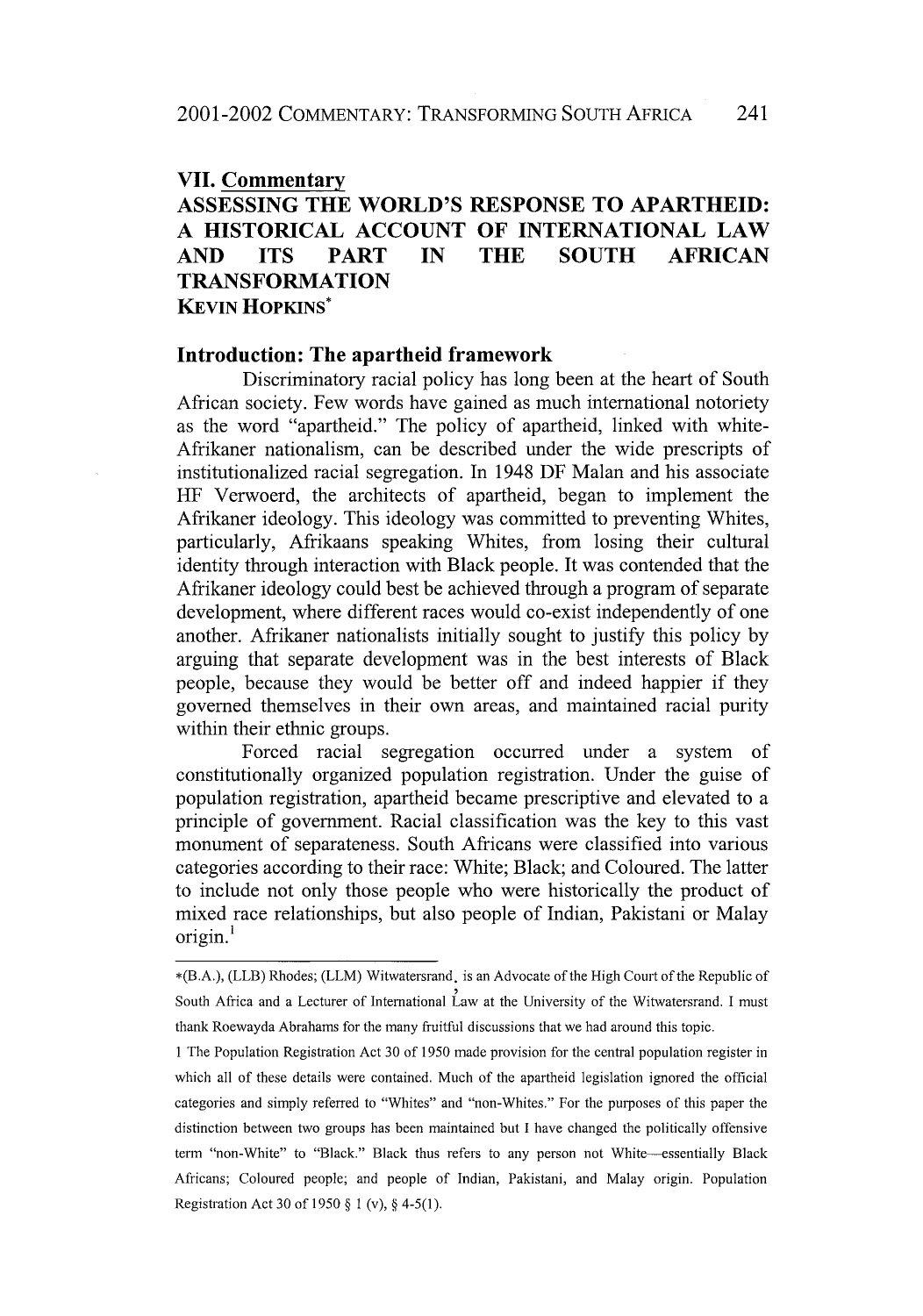Once the total population had been racially classified, apartheid ensured that all of the organs of State power remained in the hands of the White minority. Under South Africa's constitutional system of Parliamentary sovereignty, this classification system effectively enabled the State legislature to enact a plethora of statutory provisions. The statutory provisions, when read as a whole, created a repressive regime that systematically deprived Black people of their basic civil liberties. The legislation was aimed at consolidating social, cultural, residential, economic and political apartheid.

Social and cultural apartheid was achieved by enacting legislation that prohibited interracial marriages<sup>2</sup> and criminalized sexual intercourse across the racial-divide.<sup>3</sup> The idea of social apartheid was further endorsed by legislatively prohibiting Black people from using certain public facilities like elevators, toilets, parks, beaches, hotels, cinemas and restaurants.4 Interracial sport and culture activities were also prohibited. Additionally, Black people were compelled to use separate modes of public transport. The facilities and amenities available to Whites were vastly superior to those that were made available to Blacks, if they were made available at all.

Like social apartheid, residential apartheid was achieved through laws describing racially segregated areas, which resulted in certain places designated for classified race groups only. Those areas included places to live, trade, and own property.<sup>5</sup> Once an area had been proclaimed "White," all Blacks were uprooted, forcibly removed, and relocated to other areas. Their homes were very often demolished, their lives unsettled, and their social self-image destroyed. The designated areas were marked by a great disparity of wealth and services; the plush opulence that characterized the White areas was in stark contrast to the impoverished areas designated to Black people. The Black areas, in particular, were neglected. Fresh water and electricity supply was inadequate or non-existent; living conditions were poor; roads, sanitary, and health-care facilities were primitive; and recreational amenities were scarce. A special constitutional dispensation was later devised for Black Africans in which "Bantustans" or separate homelands were created. Black African people were supposed to find a political and economic future in these homelands. Under the Bantustan system, 13% of South Africa's territory was allocated and made available to more than 70% of the country's population.<sup>6</sup>

<sup>2</sup> The Prohibition of Mixed Marriages Act 55 of 1949 § 1.

<sup>3</sup> The Immorality Amendment Act 21 of 1950 § 3.

<sup>4</sup> The Reservation of Separate Amenities Act 49 of 1953 § **1,** § 2(2), § 3.

<sup>5</sup> The Group Areas Act 41 of 1950 § 1(v), § 2.

<sup>6</sup> The Promotion of Bantu Self-Government Act 46 of 1959 § 7.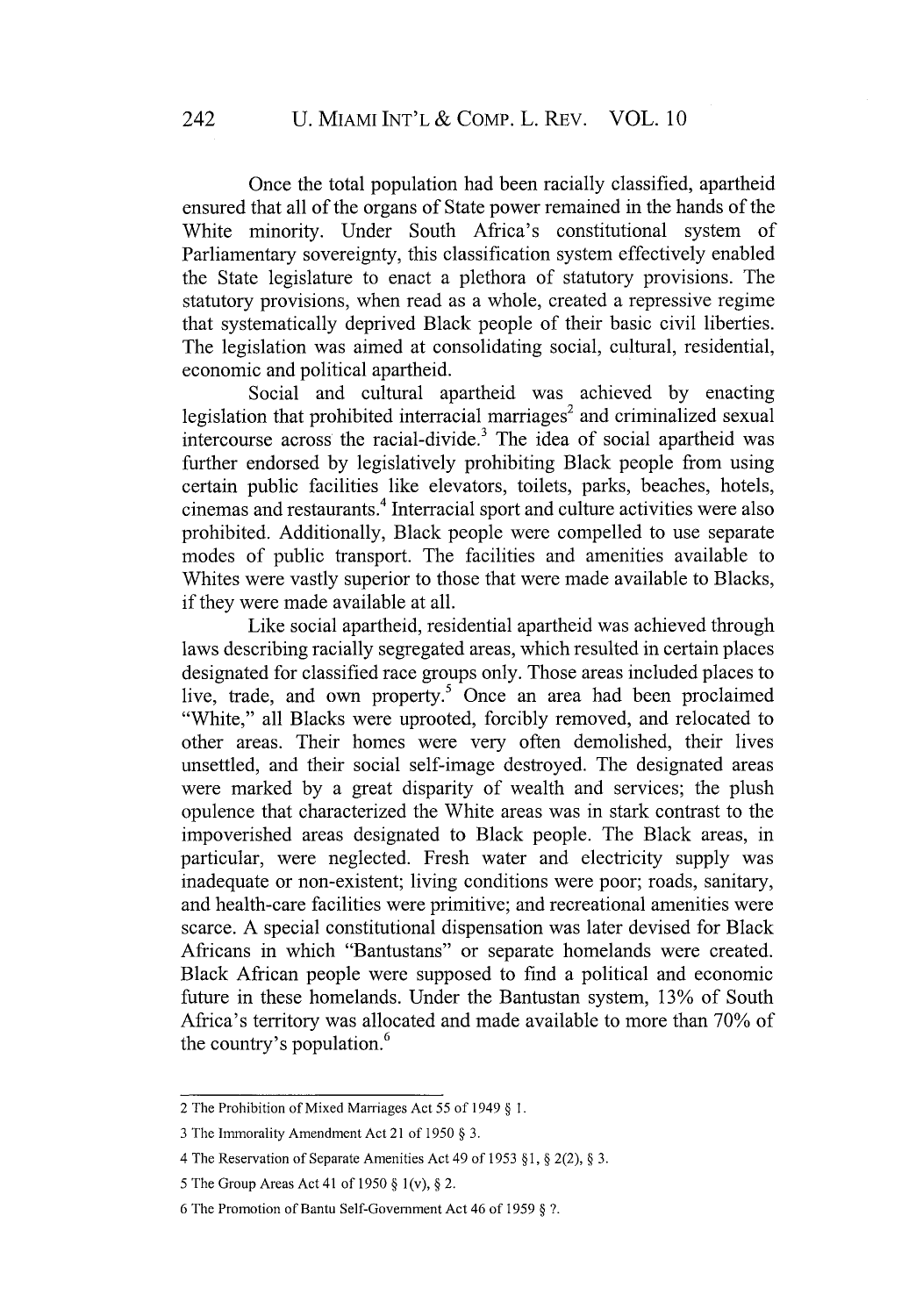Economic apartheid was achieved and maintained on two levels. First, there was direct economic apartheid aimed at controlling and oppressing Black business. Black Africans were hit the hardest by legislative measures that effectively enabled the White government to regulate almost every aspect of the Black economy, including access to business rights, farming, building, and land tenure.' Second, indirect economic apartheid was achieved by depriving Black South Africans of the same educational opportunities that Whites had made available for themselves, resulting in minimizing their future career options and with also their prospect of economic success.<sup>8</sup> Under apartheid, Whites continued to enjoy a privileged education in a superior educational system, while Blacks suffered under an inferior system with inadequate infrastructure, overcrowded classrooms, under-qualified teachers, and minimal textbooks.

Political apartheid was achieved by disenfranchising Blacks so that they had very little influence and realistically no political clout in the White government. The voteless Black majority was denied access to White governance. This was explained in the case of Black Africans in that the Bantustans were self-governing areas designated for them and their political voice must be restricted to representation in the particular homeland to which they were assigned. The plan was that all Blacks would become stripped of South African citizenship and, instead, be given the citizenship of one of the Bantustan-homelands. This process of 'denationalisation' effectively allowed the White government to justify the denial of Black civil and political rights.

Support for the Afrikaner National Party steadily increased during the 1950's and 1960's, because the White voters were satisfied that apartheid would protect them from economic competition and from Black political aspirations. Afrikaner-nationalist propaganda and proapartheid rhetoric preached that the justification for the prohibition against living together was the premise that peace and order can be ensured only if people of different races mix as little as possible. Separate development, they said, was the best guarantee of social and political peace.

An analysis of the dispute in South Africa must begin with the observation that apartheid was an oppressive system of government that

<sup>7</sup> This was essentially facilitated by the Native Trust and Land Act 18 of 1936 which was supplemented by various amendments and proclamations over the years. In addition to this draconian piece of enabling legislation, the apartheid-machine also introduced, over the years, numerous ordinances and by-laws which openly discriminated against Blacks by stunting and thwarting their business opportunities. Native Trust and Land Act 18 of 1936 § **?.**

<sup>8</sup> There were two statutes in particular that dealt with segregation in education: the Bantu Education Act 47 of 1953 and the Extension of University Education Act 45 of 1959.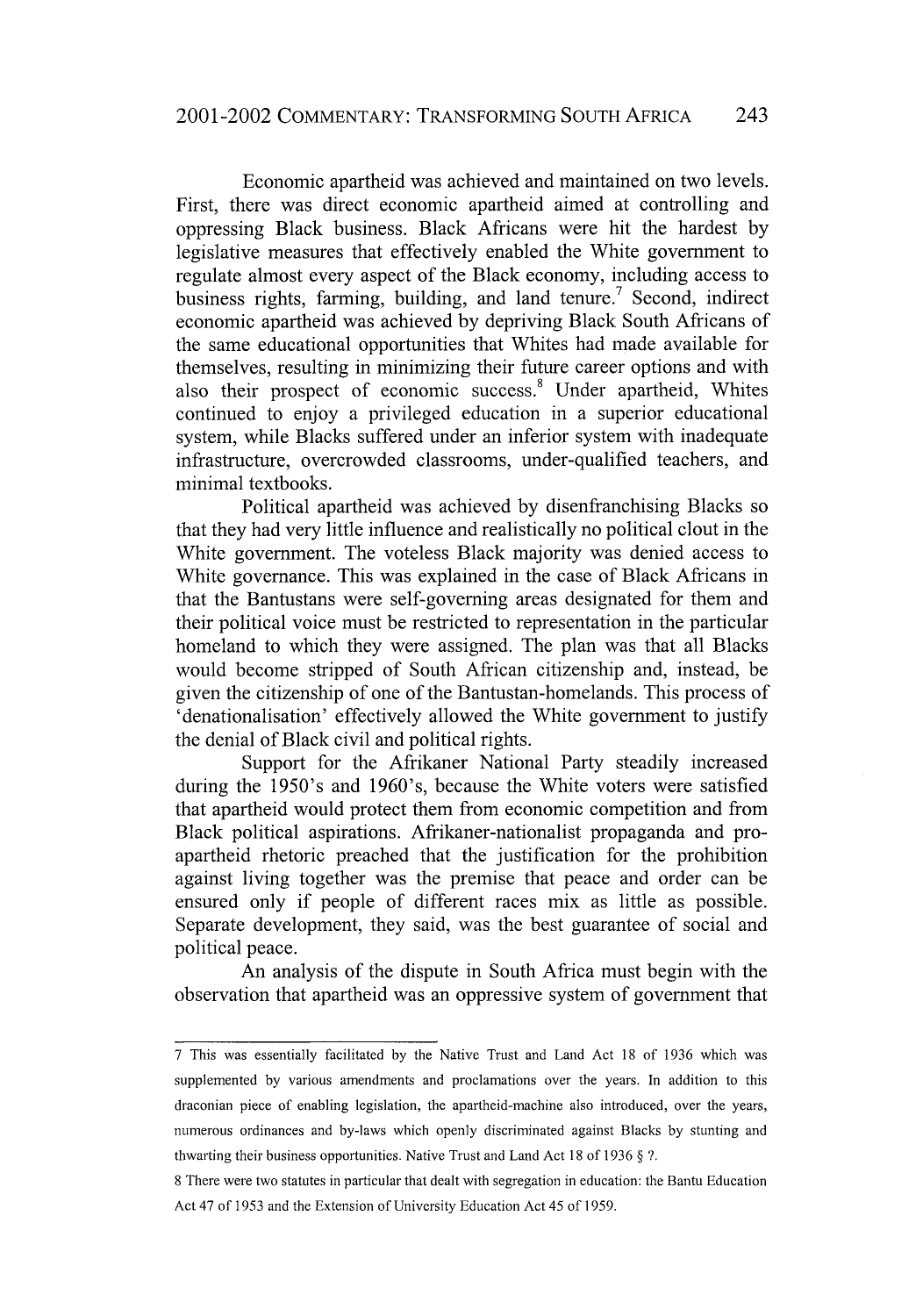promoted racial discrimination and violated the dignity of Black South Africans by eroding many of their most basic human rights. The second observation must be that the history of apartheid in South Africa tells the story of great suffering, not only as a consequence of life under the repression of a racist regime, but also as a consequence of the huge sacrifice made by so many in the struggle to emancipate themselves from the shackles of apartheid's evil rule.

### *A.* Life *and law in apartheid South Africa*

Life under apartheid for the majority of South Africans was a relentless, cruel and dehumanizing experience. It was these horrors that prompted Nigerian novelist Ben Okri to say of apartheid that it was "the whole world's howling pot of human misery."<sup>9</sup>

South Africa has a grim history of race laws. The first laws implemented along the lines of racial segregation were passed as far back as 1660, just 8 years after the Dutch East India Company established the first White settlement, a refreshment station for passing sailors, at the Cape of Goodhope. It was around that time that the first governor at the Cape, Jan Van Riebeck, planted a hedge of bitter almonds to keep the indigenous Hottentot people apart from the colonial Dutch burghers. The first separate school for Blacks was established in 1663. Then, in 1678 the Dutch forbade all interracial concubinage on pain of up to three years imprisonment with hard labor. In 1681, the Dutch East India Company issued prohibitions forbidding Whites to attend parties with Black slaves. The first law prohibiting interracial marriages was introduced in 1685.<sup>10</sup>

It is clear that when the Afrikaner-nationalists came to power in 1948 a system of racial segregation was already firmly entrenched in South African society. Although they inherited a legacy of race laws, the National Party government went on to enhance, refine and institutionalize racism in the apartheid doctrine. The legislation that was passed in furtherance of this doctrine prescribed severe penalties for those who broke the apartheid laws. Notwithstanding these penalties, the hideous doctrine survived and the struggle for freedom from it continued for almost half a century. The history of the South African dispute is an account of these 45 years.

The cornerstone of apartheid was the practice of racial classification. Race became the overriding consideration in organizing South Africa's complex society. A person's political, civil, economic and social rights hinged upon membership to a particular racial group. The system of population registration was implemented at a great cost of human suffering. Families were sometimes torn apart when husbands and

<sup>9</sup> KADER ASMAL, LOUISE ASMAL AND RONALD SURESH, RECONCILIATION THROUGH TRUTH: A RECKONING OF APARTHEID'S CRIMINAL GOVERNANCE 4 (1997).

<sup>10</sup> TRH DAVENPORT, SOUTH AFRICA: A MODERN HISTORY, 332-352 (1977).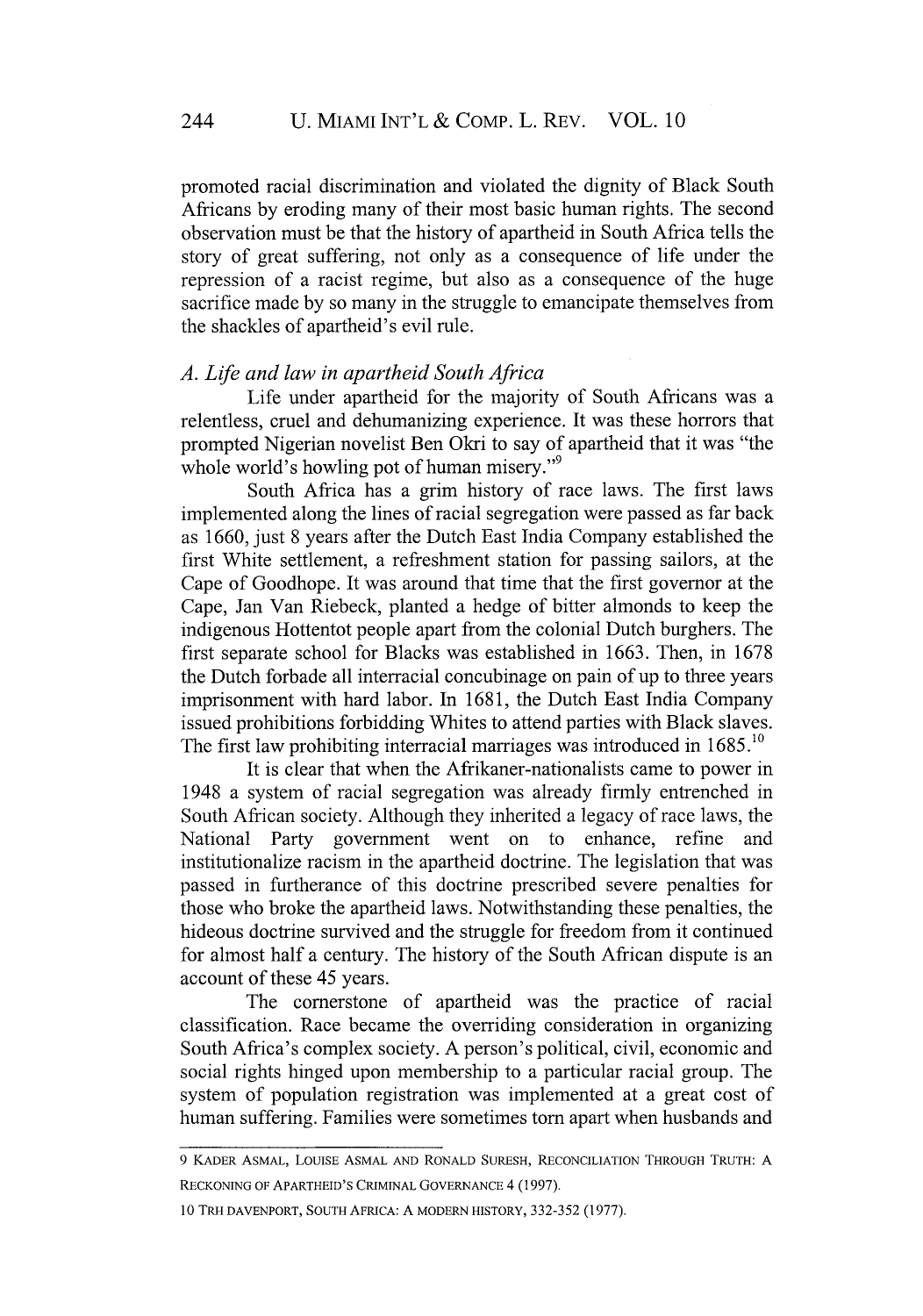wives, parents and children, brothers and sisters, were differently classified. This absurd horror of racial classification had tragic consequences. The well-known story of Sandra Laing illustrates the arbitrariness with which White-supremacy exercised the classification process. Laing was born into a White family in 1955, she attended a White school in the Eastern Transvaal, where the other children, their parents and teachers complained that her dark complexion was objectionable and offensive. She was driven from the school and forbidden to attend classes. Based on appearance alone, an eleven- yearold girl was reclassified by the state as Coloured. She was then forced to attend a Coloured school and forbidden to enter restaurants with her parents and siblings. Laing's life was one of tragic confusion. She fell in love with a Black laborer during her teen years. Her father, upon hearing of this relationship, threatened to shoot her black boyfriend forcing Laing and her Black lover to elope to a Black township near Springs. She continued to live there until 1991 while her White family continued to live in comfort elsewhere. Such was the importance of racial classification to South African society; such was the arbitrariness of its implementation. The humiliation endured by the few caught up in such nightmares was great, such as the probing of family histories and friendships, the scrutiny of physical features, noting the tone of one's skin color, the curl of one's hair and the thickness of one's lips.<sup>11</sup>

The totality of one's rights was determined by one's race. The notorious Group Areas Act played a central role in apartheid's efforts to ensure that racial interaction was kept to a minimum. The Act provided for separate areas for different races. The implementation of this "separateness" was initiated with forced removals of Black people from areas demarcated as "White" and restricted for Whites only. Entire communities were uprooted and relocated, their precious homes and shattered lives left behind. The Group Areas Act, possibly more than any other apartheid enactment, led to capricious and arbitrary actions by corrupt White bureaucrats. Forced sales of the homes belonging to Black people enabled unscrupulous White government officials to collude with one another, or else with family and friends, so that valuable properties were acquired by friendly purchasers at a fraction of their true worth. An example of this exploitative greed is found in Natal, where thirty-eight Black owned farms in 1973 were taken and given to Whites. It was common knowledge that the area had wealthy coal resources

<sup>11</sup> Chapman records that in South Africa, in 1985, the population register was amended by an official decree to show that 702 Coloureds turned White; 10 Whites became Coloured; 249 Blacks became Coloured; and 20 Coloureds became Black. **?** CHAPMAN, THE **CHAMELEON DANCE,** 51 (1986).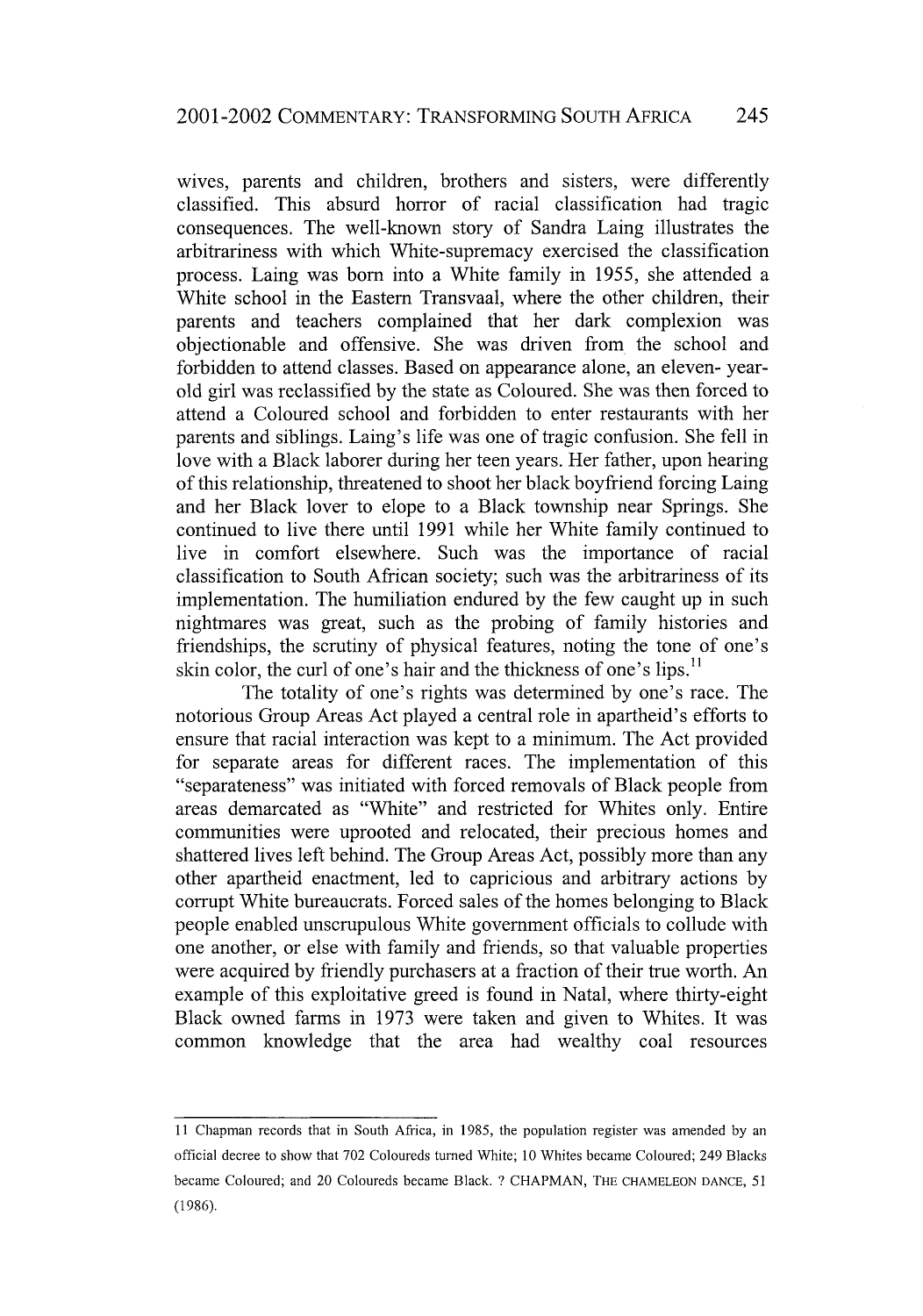underground. By 1982 sixteen of these farms had already been converted into extremely profitable coal mines. <sup>12</sup>

Another example of the greed and cruelty of apartheid's human removals is illustrated by the plight of the Black Batloung people of the North West Province. They were forcibly removed in government vehicles and military trucks from their fertile lands at Putfontein, and taken some 100 kilometers away to a dry, arid and infertile place that later became known as Ramatlabama. Their homes at Putfontein were demolished to make way for the new White owners, and they were issued tents in which to live when they arrived at Ramatlabama. They were expected to simply adapt and get on with their lives in this barren place.

But, the hideous consequence of forced removals was not restricted to the greed, widespread looting and overt dishonesty of the White oppressor, but also to the suffering of the dispossessed people. The Sophiatown community is a case in point. Sophiatown, situated in Johannesburg, was described as a vibrant multi-racial and multi-cultural community of some 50,000 people. There are very few records that remain today of Sophiatown, but those that are in existence depict a small close-knit community of people living together in harmony. One finds South Africa's current Minister of Education, Kader Asmal quoting a former resident, "We were such a happy people, like one big family—it was safe and fun living in Sophiatown. We were the rainbow nation long before Mandela was even arrested."13 Former President and one-time Nobel Peace Prize winner, Nelson Mandela, recalls his memories of Sophiatown in his autobiography by saying that it "had a special character; for Africans, it was the Left Bank in Paris, Greenwich Village in New York, the home of writers, artists, doctors and lawyers. It was both bohemian and conventional."<sup>14</sup> This happy, prosperous community was destroyed and the multi-cultural diversity of a quaint society was replaced with a new White residential suburb shamelessly renamed "Triomf' (an Afrikaans word literally meaning "victory"). The former residents of Sophiatown were scattered into other areas designated for them by apartheid.

The dreaded "pass laws" were used to control the separateness in society and to restrict Black access to White areas. Under the pass laws, Black Africans above the age of sixteen were required to carry "pass books" on their person permanently. These pass books were in effect identification papers which endorsed the carrier's access to certain White

<sup>12</sup> INTERNATIONAL COMMISSION OF JURISTS, SOUTH AFRICA AND THE RULE OF LAW 24 **(G** Bindman, 1988).

*<sup>13</sup> See supra* note 9 at 136-138.

<sup>14</sup> NELSON MANDELA, LONG WALK TO FREEDOM, 178-179 (1995).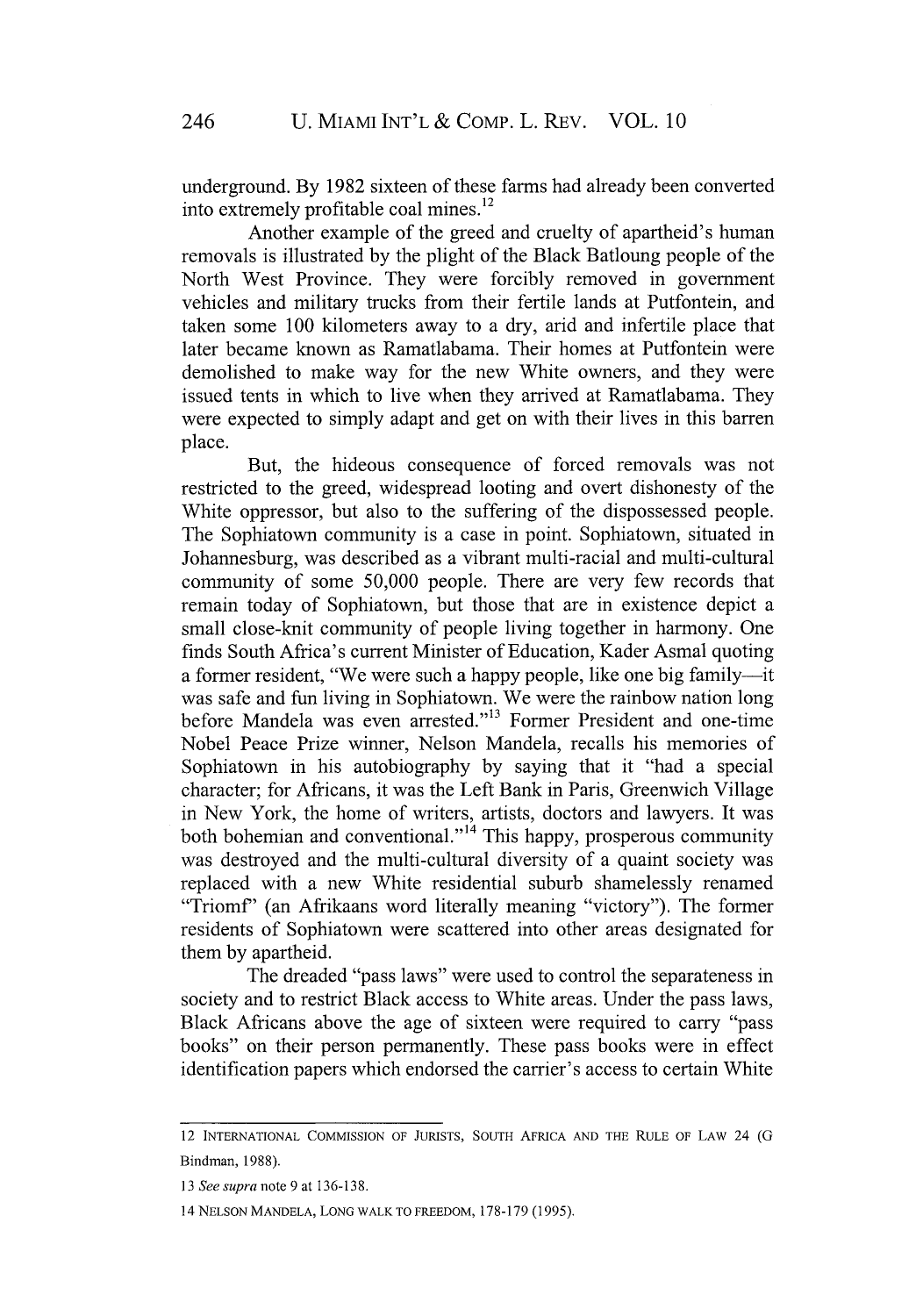areas."i The pass laws stipulated that Blacks found in White areas, and not in possession of the appropriate documentation, could be arrested, detained and deported without trial, or made to perform prison labor. Hundreds of thousands of people were arrested each year either because they did not have their pass books on them at the time of inspection, or else because their documents were simply not in order. It has been estimated that some 12 million Blacks were arrested and convicted in summary trials between 1948 and 1985.<sup>16</sup>

Pass books had to be produced upon demand and in many ways this exposed Blacks to a life of insecurity, harassment and humiliation. What has now become known as the "Sharpville massacre" began as a peaceful demonstration in protest of the pass laws. Sharpeville is a black township, established under the Group Areas Act, situated outside the industrial town of Vereeniging approximately 60 kilometers south of Johannesburg. On March 21, 1960, a large crowd of Black Africans gathered around the local police station, as part of the anti-pass laws protest organized by the Pan-Africanist Congress. The plan called for a sustained, disciplined, non-violent protest, and from all accounts the demonstrators did comply with the non-violence edict. Nevertheless, White police dispersed the unarmed protestors by firing live ammunition into the crowd. The frightened masses turned to flee, but despite this, the police continued to fire upon them. Sixty-eight Black Africans were killed and 186 left wounded. Most of the victims were women and children, and almost all of them were hit in the back.

The next week in South Africa was filled with mourning in reaction to the Sharpeville massacre. The Black reaction, initially limited to the Johannesburg area, soon spread to Cape Town, Durban and Port Elizabeth. The reactions consisted of mass-gatherings, surrenders for arrest, and the public burning of pass books. This in turn was met with baton charges by the police, tear gas and shootings, and indiscriminate assaults on Blacks by White policemen. On March 30 of that same year, a state of emergency was declared and South Africa was placed under martial law.

During this emergency the Pan-African Congress (under the leadership of Robert Sobukwe) and the other main Black political organization, the African National Congress (under the leadership of Walter Sisulu), were outlawed.<sup>17</sup> It became an offence, punishable by up to ten years' imprisonment, for any person to become or continue to be a member of these bodies; to take part in any of their activities; or to perform any act calculated to further the achievements of any of their

<sup>15</sup> The passbook was a document of approximately 90 pages and contained the details of the carrier's identity, fingerprints, photograph, employment record and permit to be where he was.

<sup>16</sup> RICHARD L. ABEL, POLITICS BY OTHER MEANS, 24 (1995).

<sup>17</sup> The Unlawful Organizations Act 34 of 1960 § 2.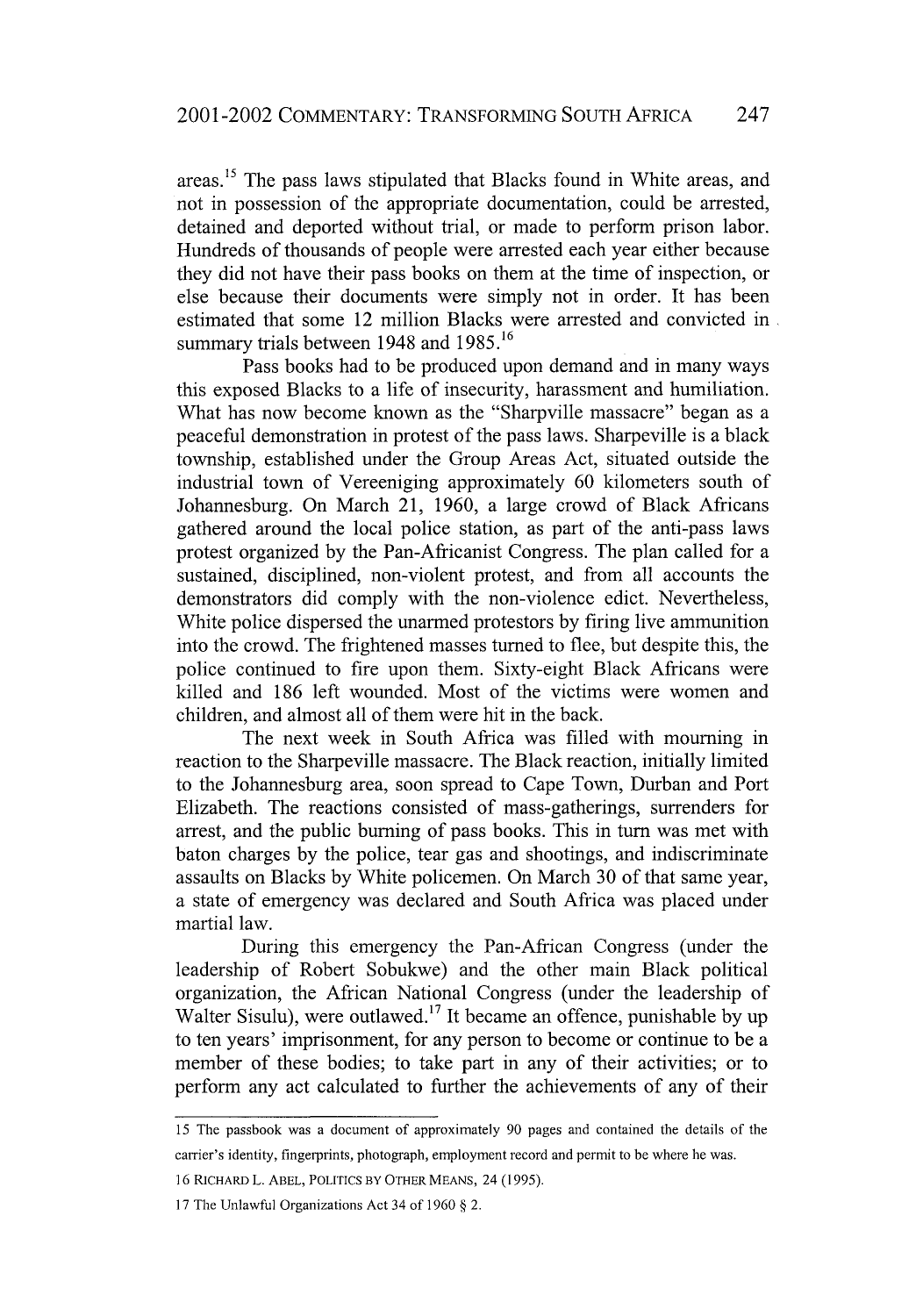objectives. This Act read together with the Suppression of Communism  $Act^{18}$  denied Black people their right to open political association and expression outside the apartheid framework. The latter Act contained a "banning" provision which permitted the Minister of Justice to confine a person to a particular area (which may be a house or else a magisterial district); to forbid such person from publishing anything; to exclude that person from certain forms of employment (for example teaching); and to prohibiting them from communicating with more than one person at a time. Under this legislation, no court of law was competent to review the Minister's decision.

Robert Sobukwe was arrested after the Sharpeville massacre for the role that he played in organizing the anti-government protest, and sentenced to three years imprisonment. At the end of his three-year term he was not released but was transferred to the maximum-security prison at Robben Island. The government was so fearful of his influence that a special legal amendment known as the "Sobukwe clause" was legislated by Parliament to make it possible to jail him indefinitely without trial, which the government did for the next six years. There were widespread international protests as a result of this treatment. In 1969, Sobukwe was released from prison but placed under a banning order, restricting him to his home area of Kimberley, situated in what is now the Northern Cape Province. He was not allowed to attend meetings, and he could not be quoted anywhere in South Africa.

Black leaders realized that they needed to reassess their attitude of using non-violence as a political tactic. Nelson Mandela, who until this point had retained the hope that non-violent pressures may persuade the White government to change their racist policies, concluded that "fifty years of non-violence had brought the African people nothing but more and more repressive legislation." He went on to say that Black people have, in reality, only two choices: "submit or fight."<sup>19</sup> In June 1961, Mandela and other African National Congress leaders, agreed that the time had come to fight. Mandela, together with eight other leaders was arrested soon thereafter on grounds of treason. He was convicted and sentenced to life-imprisonment—of which he served 27 years, most of them on Robben Island.

During the years of Nelson Mandela's imprisonment, however, the struggle for freedom continued with many impassioned African leaders inspiring the highly politicized generation of Black and Coloured youths. It was during this time that the "Black Consciousness Movement" gained momentum under its young charismatic leader, Steve

<sup>18</sup> The Suppression of Communism Act 44 of 1950 § 2(1).

<sup>19</sup> Nelson Mandela, on the eve of the inauguration of South Africa as a Republic on 31 May 1961, as quoted in *The Report of the Study Commission on US Policy Toward Southern Africa (U.S.), South Africa: Time Running Out* 175 (1981).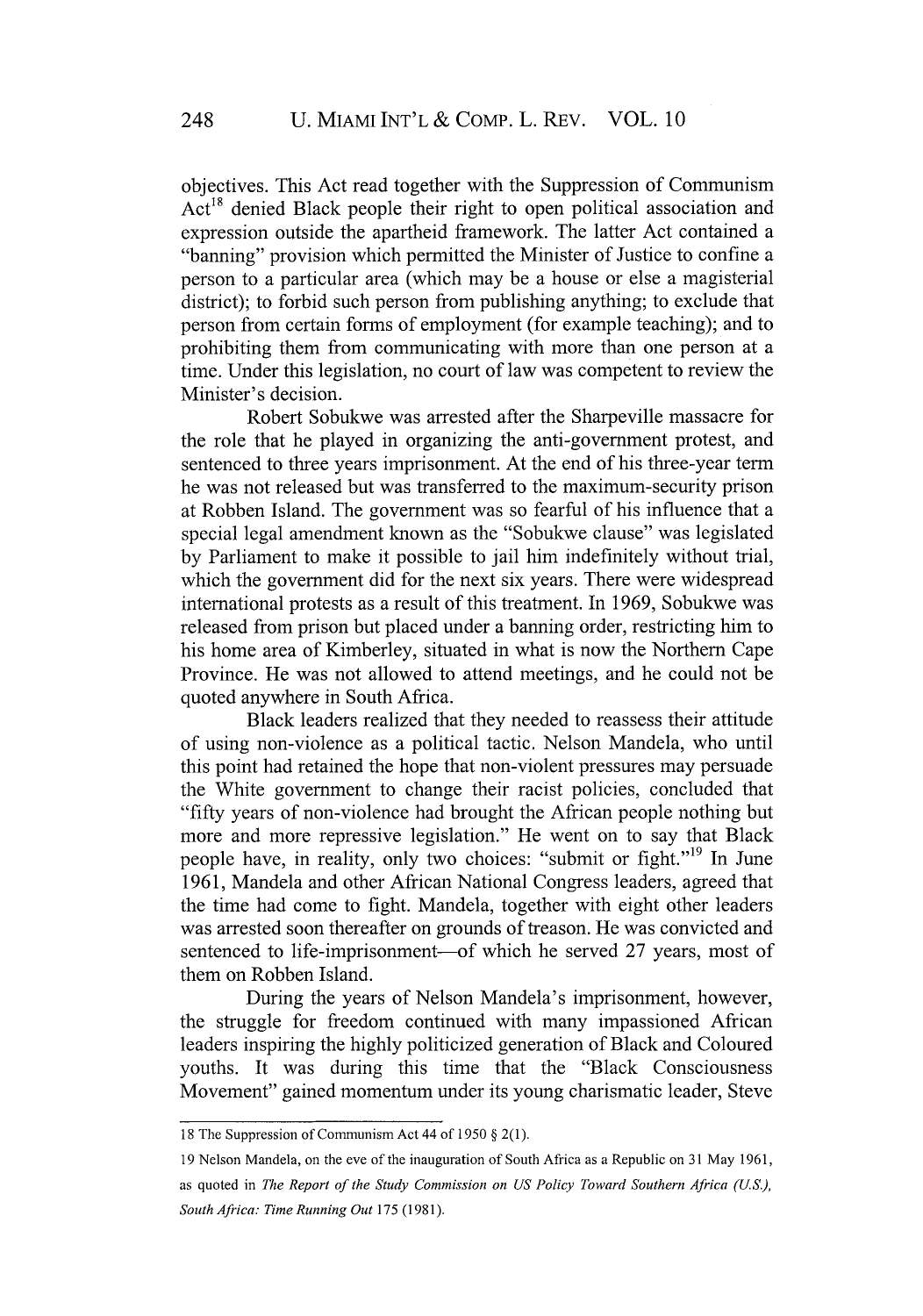Biko. Black consciousness, as a philosophy, preached self-definition, self-reliance and Black pride. It was a response to what young Black intellectuals saw as being the immediate problem of apartheid—the psychological difficulty of overcoming Black attitudes of inferiority and subservience. A key slogan was "Black man, you are on your own." Straightforward symbols of defiance were also used, including the clenched-fist salute of Black power.

Black students became more actively involved in the liberation struggle. The government's reaction to this was to become even more oppressive and even more brutal. During the 1970's, the White Afrikaner government prohibited Black students from learning in their own native language. Legislation made it compulsory for the education in Black and Coloured schools to be conducted in Afrikaans, the language of the oppressor. This was seen as yet another attempt to further humiliate the Black population and strip them of their human dignity by plunging them even further into subservience. Black schools had less to do with educating Black Africans than it did with oppressing them. For, as HF Verwoerd publicly proclaimed in 1953, "if the native in South Africa today in any kind of school in existence is being taught to expect that he will live his adult life under a policy of equal rights, he is making a big mistake ... there is no place for him in the European community above the level of certain forms of labor."<sup>20</sup>

School children too began to revolt against the racist regime's insistence that Afrikaans be used as the official medium in their schools. There were episodes of scattered protest all over the country during the mid-1970's, the most significant being the "Soweto Uprising" which took place on June 16, 1976. On that day, a large crowd of approximately 15,000 schoolchildren gathered in Soweto, a large Black township situated immediately south of Johannesburg. The child-protest was savagely broken-up by a detachment of White policemen who, without warning, fired into the crowd of schoolchildren killing several of them, including thirteen-year-old Hector Pieterson.

Mass funerals followed for the victims—but the Soweto uprising had triggered riots and violence occurred across the country. This was the start of several years of Black violence, directed at the oppressive White regime and aimed at crippling the apartheid beast and bringing it to its knees. The White police responded to Black violence in an equally violent manner. Many of the Black leaders were arrested and tortured.

<sup>20</sup> *See supra* note 9 at 34. The effects of apartheid's racist discrimination were clearly evident in the workplace. *See* **JOHN DUGARD,** THE **LEGAL** FRAMEWORK OF APARTHEID, IN **SOUTH** AFRICAN DIALOGUE **(?** Rhoodie ed., 1972) where there is some discussion on the legislation that reserved certain jobs for Whites only. What followed was the inevitable disparity in wages, for example, in 1967 the average monthly wage for a White mine-employee was R282 while it was only R17 for a Black-employee.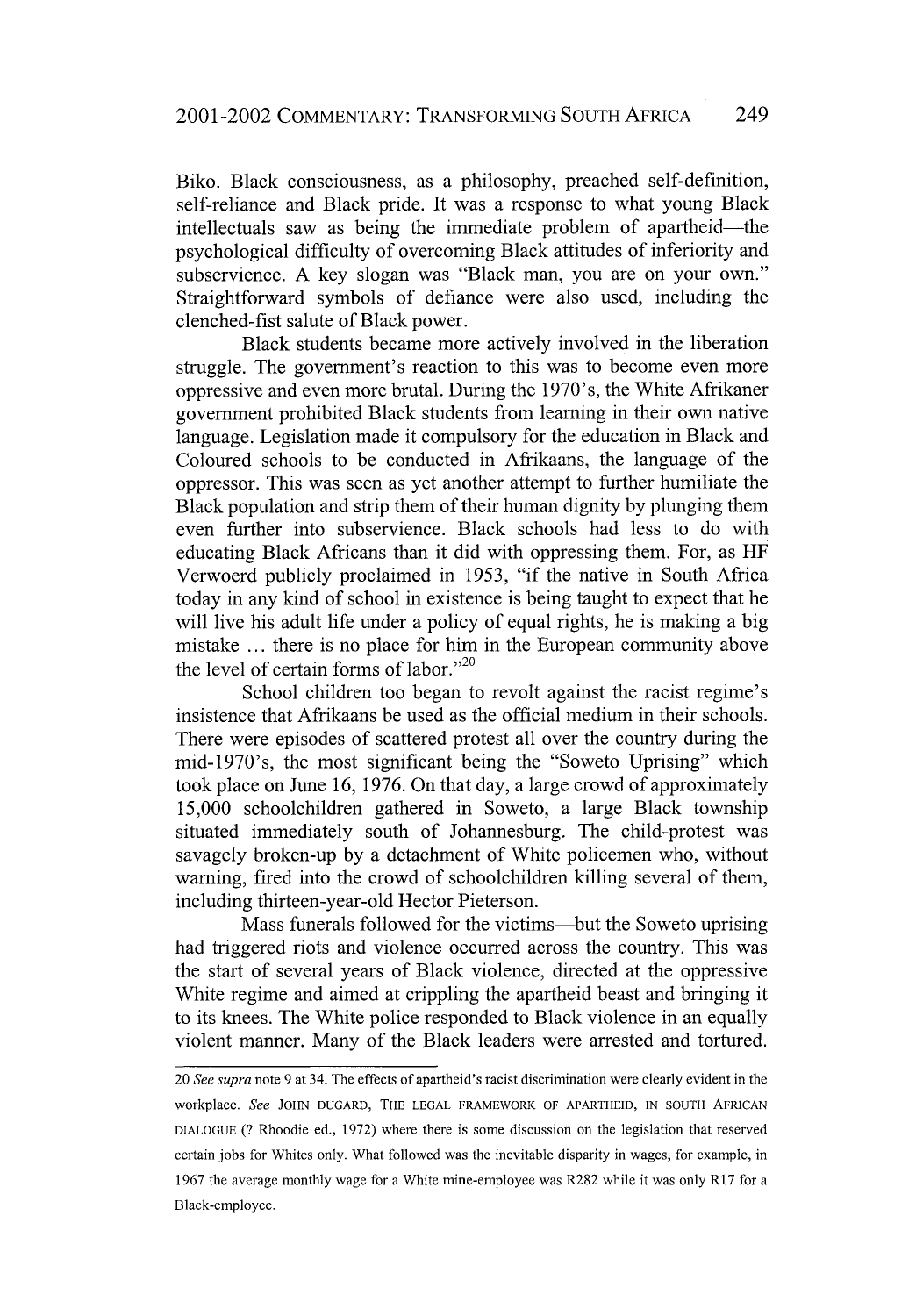Some of them, like Black Consciousness leader, Steve Biko, died while in police custody. Others, deemed to be a threat to state security, were murdered by "hit squads," which were simply government funded assassins.

The country saw another twenty years of this kind of violence. On the one hand the oppressed Black freedom fighters engaged the liberation struggle with passion, while on the other the White government's brutal security forces took all measures deemed necessary to sustain the apartheid system.

### *B. The International Community's Response to Apartheid*

South Africa provides the world with a very useful analysis of a dispute that was managed at both the international level as well as at a municipal level. It is also true that the dispute itself occurred on both these levels-on the International level it is evident that South Africa's indifference to human rights norms during the apartheid era displayed an extreme disregard and disrespect for the developing doctrine of international law; whilst the municipal level is characterized by the legislative authorization of large-scale human rights violations.

South Africa's contribution to the development of international law during the apartheid era was enormous—albeit unintentional. New rules developed in response to apartheid, and customary international law evolved in opposition to racist state-policy. A resourceful body of human rights doctrine was born out of this period of tragic human misery.<sup>21</sup>

There is little doubt that South Africa's new commitment to human rights is a direct result of the dynamic role played by the United Nations and the consistent pressure applied upon the apartheid government by the International Community. This much was acknowledged in October 1994 by South Africa's newly inaugurated President, Nelson Mandela, in his address to the General Assembly: "Historic change has come about not least because of the great efforts in which the United Nations engaged to ensure the suppression of the apartheid crime against humanity."

South Africa's discriminatory racial policy was raised in the very first session of the General Assembly, and has since occupied a central position on the agenda of the General Assembly for more than 40 years. Denise Prevost attributes this to the fact that South Africa, unlike other

<sup>21</sup> *For example:* The prohibition on interference in the domestic affairs of states prescribed in U.N.

Charter, art. 2, para. 7 was substantially weakened by the succession of resolutions condemning apartheid; certain forms of racial discrimination were elevated to the status of an international crime-see the International Convention on the Suppression and Punishment of the Crime of Apartheid of 1973; and humanitarian law was rewritten to confer prisoner-of-war status on combatants belonging to national liberation movements.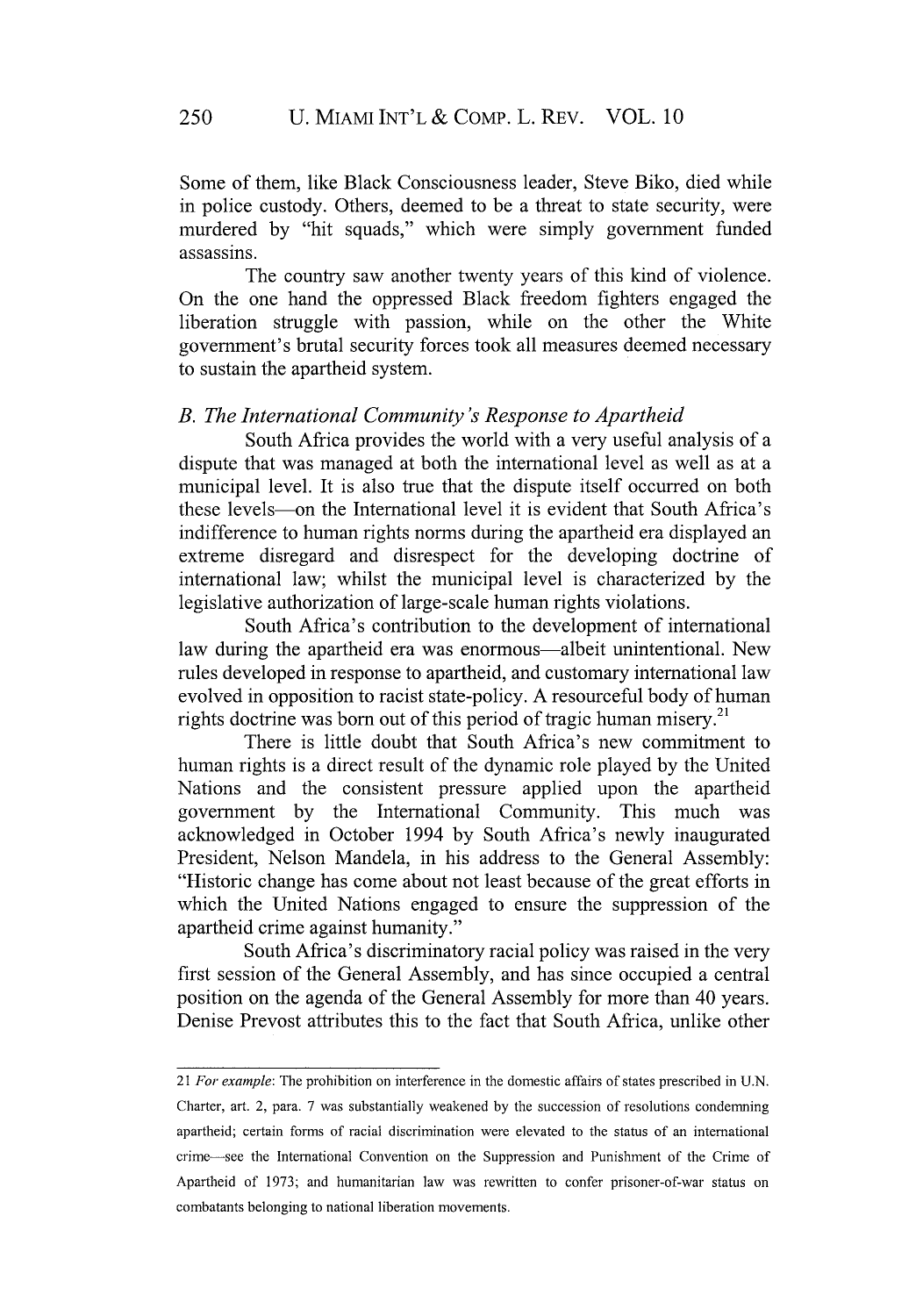human rights violators at the time, was not part of a large voting block in the United Nations. For this reason it was unable to protect its own interests. She believes this made it possible for South Africa to serve as a test case for the development of the United Nations' policy on human rights. $^{22}$ 

India was the first State to challenge South Africa before the General Assembly on apartheid generally, but in particular on her treatment of people of Indian origin. South Africa's racial policy continued to enjoy debate in the General Assembly, and in 1952 a resolution was passed which effectively created the Commission on the Racial Situation in the Union of South Africa.<sup>23</sup> The Commission was mandated to investigate and report upon South Africa's racial policies. Three reports were submitted to the General Assembly by the Commission, and all three criticized the discriminatory practices of the apartheid government. The General Assembly adopted the reports in resolutions to the effect that apartheid constituted a threat to peaceful relations between nations.<sup>24</sup>

At first, the large Western powers supported South Africa's challenge to the competence of the United Nations to intervene in her domestic affairs. South Africa protested that apartheid was a domestic issue, and that for this reason, it fell outside the jurisdiction of the United Nations on account of the non-intervention principle contained in article 2(7) of the Charter. But this international support disappeared after the Sharpeville massacre in 1960, when many of the world powers were morally outraged and began to view South Africa's brutal implementation of apartheid as a threat to international peace and stability. As a result of the Sharpeville incident and South Africa's persistent refusal to seriously consider the repeated concerns of the General Assembly, the question of stronger action was referred to the Security Council in terms of article 11(2) of the Charter. The Security Council was quick to deplore South Africa's racial policies and practices but no binding enforcement action was taken against South Africa because this line of action was vetoed by the three Western powers that are permanent members of the Security Council.

Pressure continued to mount against South Africa, and South Africa continued to ignore and disregard the pronouncements of the United Nations. The call for sanctions increased and, in 1962 General Assembly Resolution 1761 (XVII) was adopted. It expressly condemned

<sup>22</sup> Denise Prevost, *South Africa As An Illustration Of The Development In International Human Rights Law,* **S.** AFR.. Y.B. INT'I L. 211, 213 (1999).

**<sup>23</sup> G.A.** Res. **616A,** U.N. GAOR, **U.N.** Doc **A/RES/616A (VII) (1952); G.A.** Res. **616B,** U.N. GAOR, U.N. Doc. A/RES/616B (VII) (1952).

<sup>24</sup> G.A. Res. **721** (VIII), U.N. GOAR, (1953); G.A. Res. 820 (IX), U.N. GOAR, (1954); G.A. Res. 917 (X), U.N. GOAR, (1954).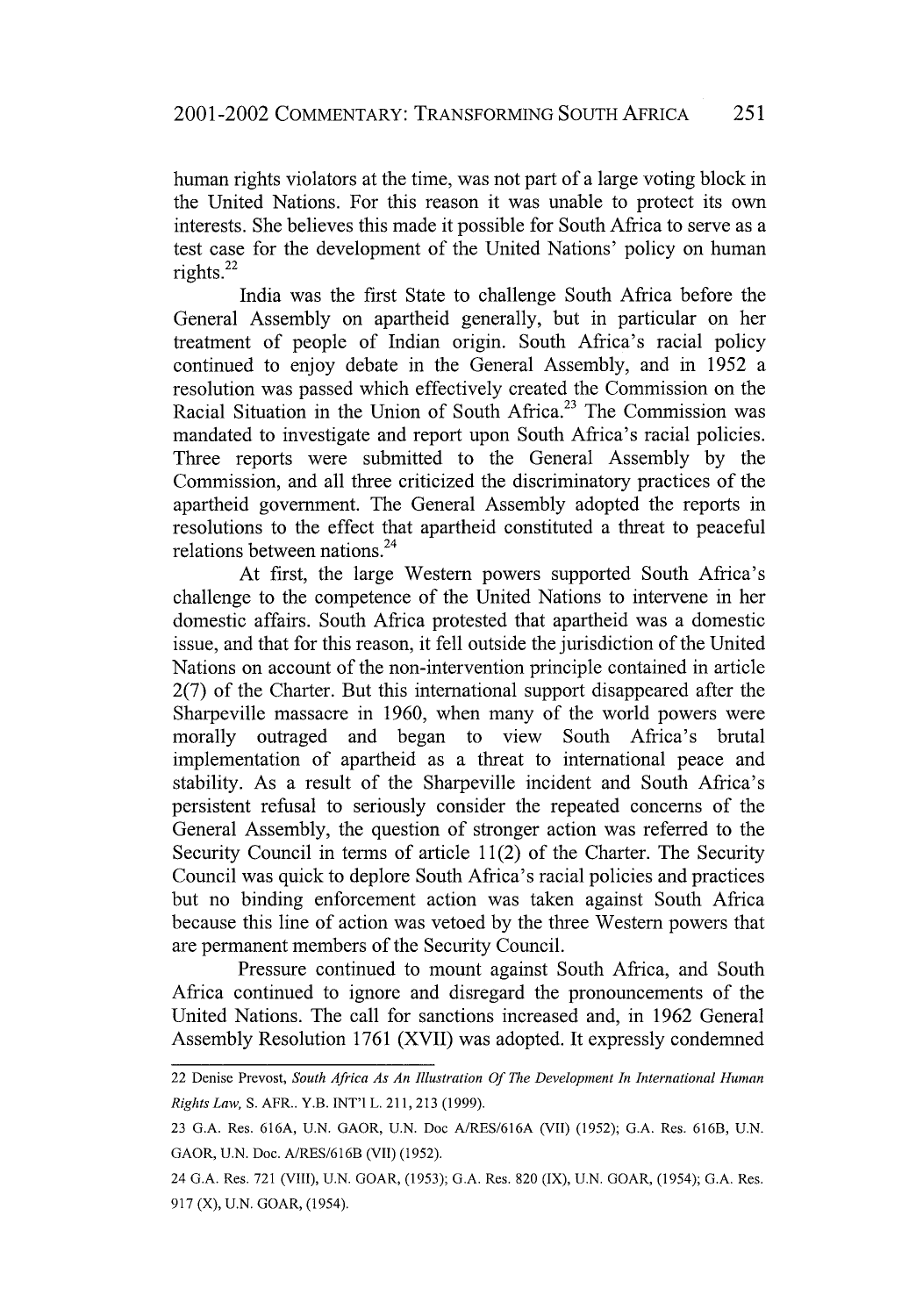racial discrimination in South Africa and called for member States to: break all diplomatic ties with South Africa; forbid their ships from entering her ports; boycott all South African goods and cease exporting to her; and refuse landing rights to South African aircraft. Although resolutions of the General Assembly, such as this one, are not binding on states, it nevertheless indicated that the International Community had voiced its strong dissent to apartheid.

This same resolution also created the Special Committee on Apartheid that was charged with the task of reviewing South Africa's policies. In 1967 the Special Committee was asked to promote the international campaign against apartheid. Although the Committee received a large amount of support in the General Assembly, the Security Council was rendered powerless because of the continued veto from France, Britain and the United States. Under the circumstances, the Committee sought to overcome the problem by targeting world public opinion directly. This action was directed chiefly at those states that had maintained political, economic or cultural relations with South Africa. This course of action proved to be fairly effective. It resulted in the mobilization of anti-apartheid NGO's, large-scale sports and cultural boycotts, and increased pressure on multinationals to disinvest from South Africa. In addition to this, the General Assembly consistently denounced South Africa's apartheid policy. This has led some commentators to suggest that a customary rule of international law was created by the General Assembly's consistent and frequent condemnation of apartheid in resolutions.25

In light of the increasing number of General Assembly resolutions against it, South Africa changed her tactic somewhat by no longer claiming that article 2(7) was a bar to United Nations' competence, but rather claiming that the apartheid philosophy of "separate development" was in fact in line with international human rights law. South Africa contended that the creation of the Bantustanhomelands was in furtherance of the international practices promoting the right of all people to self-determination, as enshrined in the U.N. Charter. This justification was never taken seriously by the International Community because there was clearly no true commitment on South Africa's part to honor the values that underlie the philosophy behind selfdetermination. This was because Black people in South Africa had been stripped of their South African nationality against their will and forced to become citizens of fictitious homelands designed to "get them out of White-South Africa." In reality the homelands had become the dumping ground of Black African people. These people had not, by any stretch of the imagination, been permitted to "freely determine their political status" as is required by Resolution 1514  $(XV)$ —the Declaration on the

<sup>25</sup> **JOHN DUGARD, INTERNATIONAL LAW:** A SOUTH AFRICAN PERSPECTIVE, 396-397 (2d ed. 2000).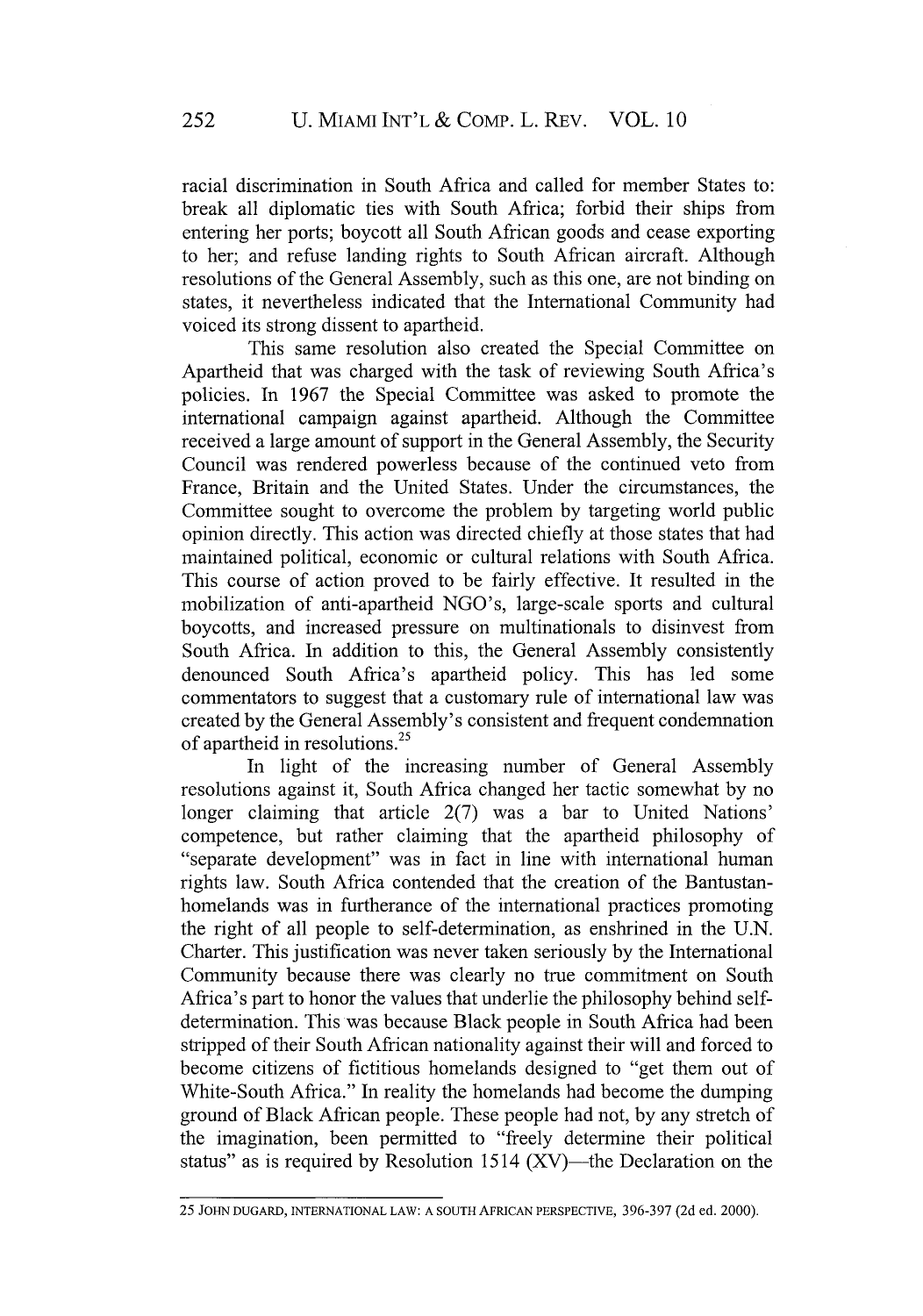Granting of Independence to Colonial Countries and Peoples, or by Article  $1(1)$  of the International Covenant on Civil and Political Rights.<sup>26</sup>

Yet the question remains: Why were the three Western powers of France, Britain and the United States blocking action against South Africa in the Security Council? The answer seems to be based on political rather than moral criteria. To isolate South Africa would have been contrary to Western interests for two main reasons: first, South Africa played a vital role in resisting communism during the cold war and South Africa used the threat of communism in Africa to gain the support of the West; and second, although it was not a member of NATO, South Africa played an important part in the Western defense system, due to its strategic position.<sup>27</sup>

Yet despite the apparent ineffectiveness of the Security Council, the General Assembly continued to increase its anti-apartheid sentiment. It did this in two ways. First, the General Assembly effectively expelled South Africa from its meetings in  $1974<sup>28</sup>$  Secondly, it used its mandate under Article 13(1)(a) of the U.N. Charter to encourage the progressive development of international law. It did this by submitting a Draft Convention on the Suppression and Punishment of the Crime of Apartheid to the members of the United Nations for ratification. The Convention came into force on July 18, 1976, after twenty states had ratified it. There are currently 101 parties to the Convention. The Convention declares that "apartheid is a crime against humanity," and it criminalizes the principal features of apartheid, namely murder, torture, and arbitrary arrests of members of one particular race group. Parties to the Convention undertake to enact municipal legislation to prosecute persons responsible for the commission of this international crime. Some commentators have argued that the Convention is merely symbolic

<sup>26</sup> *See id.* at 450-453. Professor Dugard advances reasons for the non-recognition of the Bantustan States. The resolutions of the Security Council and the General Assembly did in fact make it clear that the creation of the Bantustan-homelands violated a number of international law norms as well the Universal Declaration of Human Rights which expressly prohibits denationalization on the grounds of race.

<sup>27</sup> *See* Prevost *supra* note 22 at 216; *see also* **GEORGE** W. SHEPARD, JR., ANTI-APARTHEID, 83-115 (1977).

<sup>28</sup> U.N. Charter, art. 6 provides that a member may be expelled for persistent violation of the Charter's principles, but the General assembly may not expel without a prior recommendation from the Security Council. Although this prior recommendation was not made, the General Assembly was still able to achieve its aim indirectly by repeatedly refusing to recognise the credentials of South African representatives. This was because the Credentials Committee of the General Assembly held that South Africa's apartheid government, the National Party, did not represent the South African State.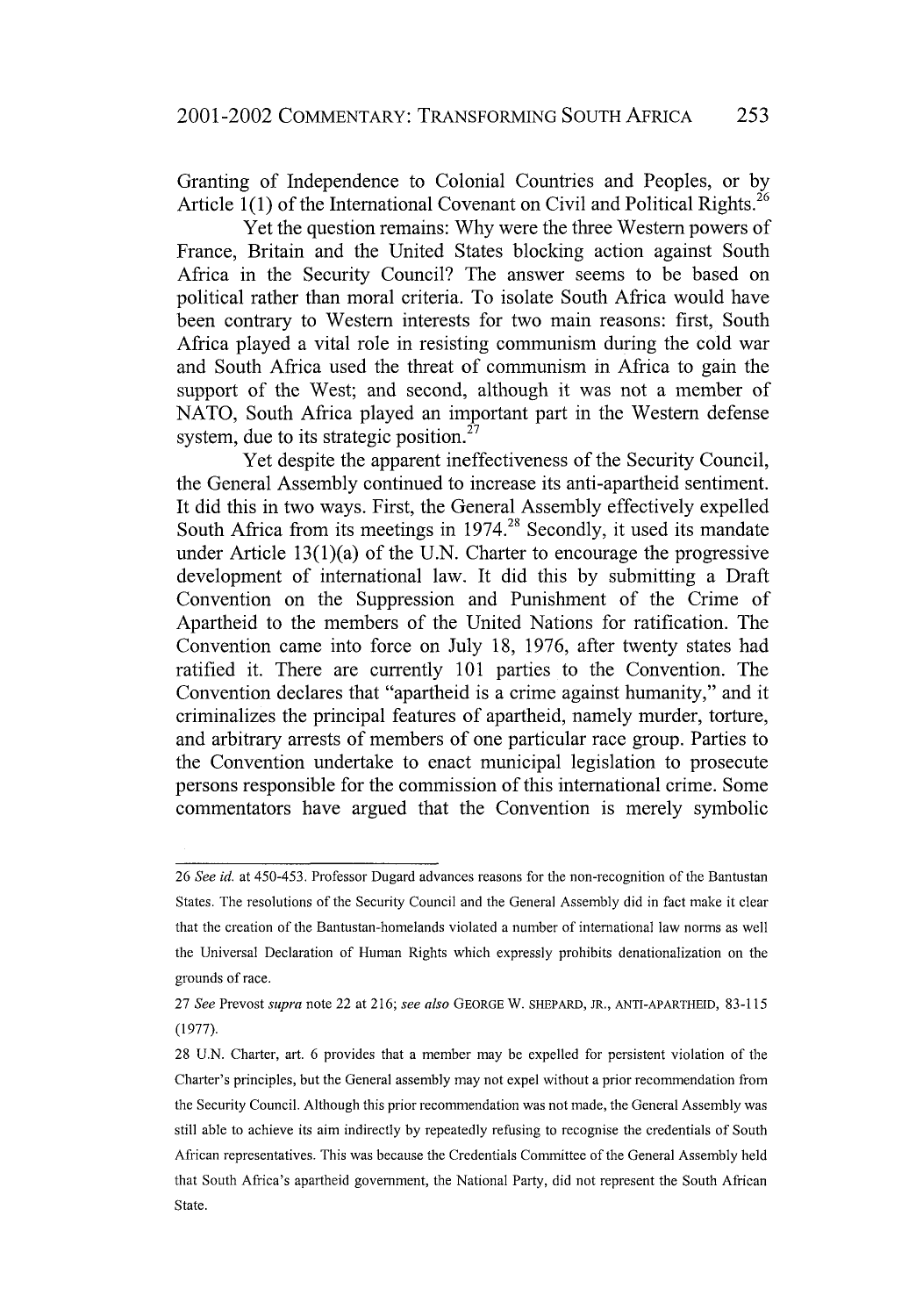because as a crime against humanity, apartheid confers universal jurisdiction on all States.<sup>29</sup>

The year 1977 seems to have been the turning point for South Africa. The death of Steve Biko in police custody was the last straw, and after this tragic event South Africa finally lost the support of France, Britain and the United States. The veto-power barrier to the application of Chapter VII had finally been crossed. In November of that year the Security Council passed a binding resolution mandating an arms embargo against South Africa.<sup>30</sup> This was the only time that Chapter VII was ever invoked against South Africa. Security Council action under Chapter VI nevertheless continued throughout the 1980's. There were resolutions calling for the release of political prisoners,<sup>31</sup> the granting of clemency to political prisoners facing execution,<sup>32</sup> the lifting of the state of emergency, $^{33}$  and an end to attacks on neighboring territories. $^{34}$ 

The end of the Cold War resulted in further loss of sympathy for South Africa because the threat of communism was no longer imminent, and South Africa's strategic location was no longer a reason to afford her protection from international isolation. Crippling sanctions against South Africa were more widely implemented, and eventually the international stranglehold of repeated cumulative action forced change upon South Africa. State President FW de Klerk made the decision to dismantle apartheid in February 1990.

# **Conclusion**

Since the dissolution of apartheid, South Africa has transformed itself from a pariah state to a leader in African and world affairs. Diplomatic ties have been re-established with States that refused to have anything to do with South Africa during the apartheid era. The United

29 *See supra* note 25 at 144; *see also* Hercules Booysen, *Convention On The Crime Of Apartheid, 2* S. AFR.. Y. INT'L. L. 56 (1976).

33 S.C. Res. 569, 40th Sess., 2602 Mtg. at 8, U.N. Doe. S/PV.2602 (1985).

34 S.C. Res. 527, 37th Sess., 2407 Mtg. at 20, U.N. Doc. S/PV.2407 (1982); S.C. Res. 543, 38th Sess., 2502d Mtg. at *5,* U.N. Doc. S/PV.2502 (1983); S.C. Res. 546, 39th Sess., 251 lth Mtg. at 1, U.N. Doc. S/PV. 2511 (1984); S.C. Res. 567, 40th sess., 2597th Mtg. at 16, U.N. Doe. S/PV.2597 (1985); S.C. Res. 568, 40th Sess., 2599 Mtg. at ?, U.N. Doe. S/PV.2599 (1985); S.C. Res. 602, 42d Sess., 2767th Mtg. at ?, U.N. Doe. S/PV.2767 (1987).

<sup>30</sup> S. C. Res. 418, 32d Sess., 2052d Mtg. At 5, U.N. Doc. S/PV.2052 (1977).

<sup>31</sup> S.C. Res. 473, 35th Sess., 2231st Mtg. At **19,** U.N. Doc S/PV.2231 (1980); S.C. Res 560, 40th Sess., 2574th Mtg. At 8, U.N. Doc. S/PV.2574 (1985).

<sup>32</sup>S.C. Res. 503, 37th Sess., 2350 Mtg. at 15, U.N. Doc S/PV.2350 (1982); S.C. Res. 525, 37th Sess., 2404th Mtg. at 16, U.N. Doe. S/PV.2404 (1982); S.C. Res. 533, 38th Sess., 2452 Mtg. at 14, U.N. Doe. S/PV.2452 (1983); S.C. Res. 547, 39th Sess., 2512th Mtg. at 2, U.N. doc S/PV 2512 (1984).